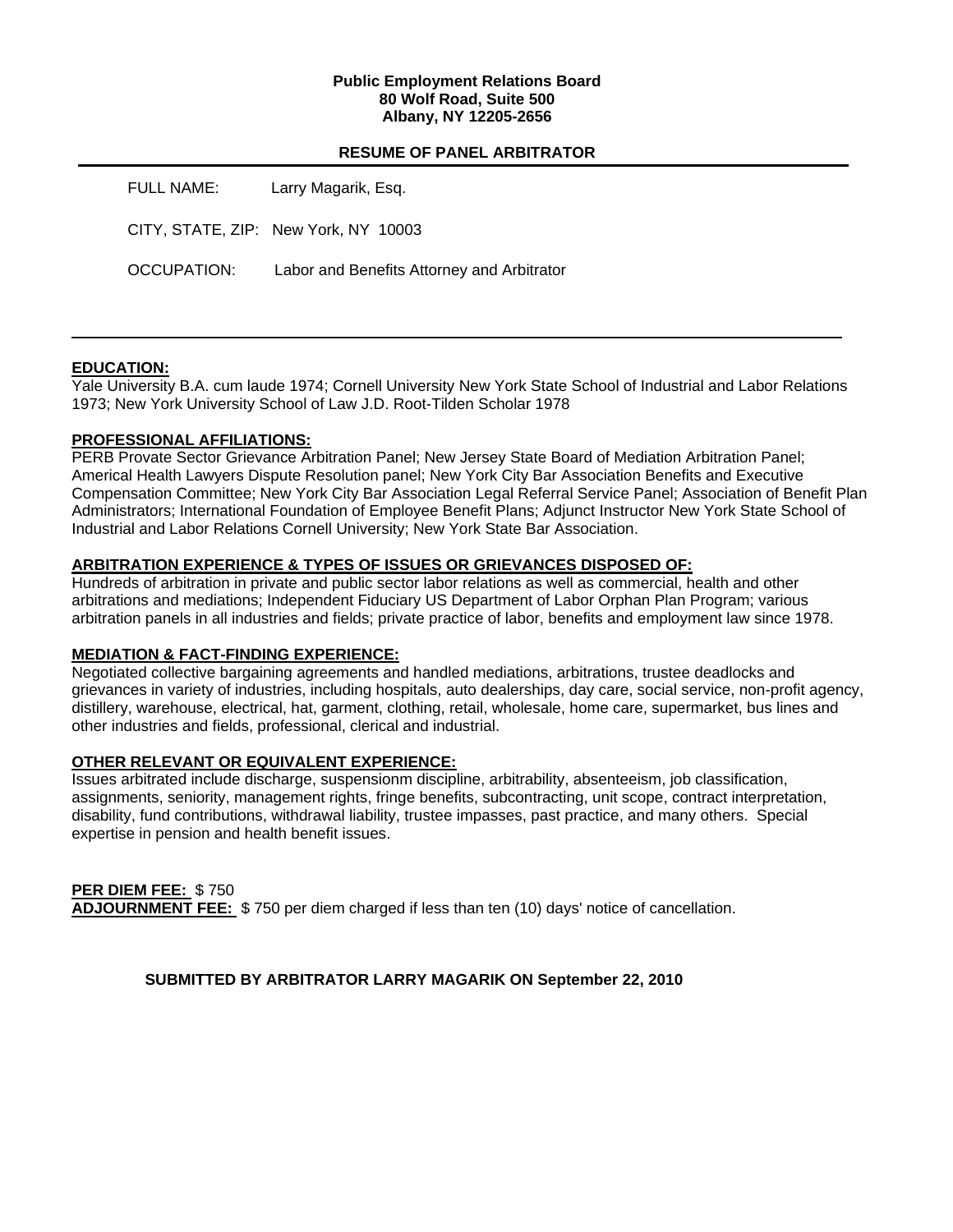#### **Public Employment Relations Board 80 Wolf Road, Suite 500 Albany, NY 12205-2656**

# **BILLING DISCLOSURE STATEMENT**

# ARBITRATOR'S NAME: **LARRY MAGARIK, ESQ.**

The following is a description of my fees and expenses:

# A) HEARING TIME.

- (1) My per diem is \$750 for each day or any part thereof spent hearing a case.
- (2) If a hearing day exceeds hours, I charge:

 $\Box$ a second full per diem  $\Box$ a prorated per diem

 $\boxtimes$ no additional charge  $\Box$ other (describe) :

(3) Additional comments:

B) STUDY TIME.

- (1) I charge \$ 750 for each day spent in preparation of the opinion and award.
- (2) This charge  $\boxtimes$  will  $\Box$  will not be prorated for partial days devoted to such preparation.
- (3) Additional comments:

## C) TRAVEL TIME AND EXPENSES.

(1) When travel time plus hearing time exceeds hours in a calendar day:

 $\boxtimes$  Not applicable (no additional charge)

 $\Box$  I charge as follows (describe):

(2) I charge for actual, travel-related expenses incurred in connection with the case  $\boxtimes$ YES  $\Box$  NO.

Where appropriate, a mileage charge for auto travel will be billed at:

| $\boxtimes$ Prevailing IRS rate | $\Box$ Other (describe): |
|---------------------------------|--------------------------|
|---------------------------------|--------------------------|

(3) When the scheduled hearing day(s) requires an overnight stay:

 $\boxtimes$ There is no charge, other than for lodging and subsistence.

 $\Box$ I charge as follows (describe):

(4) Additional Comments: